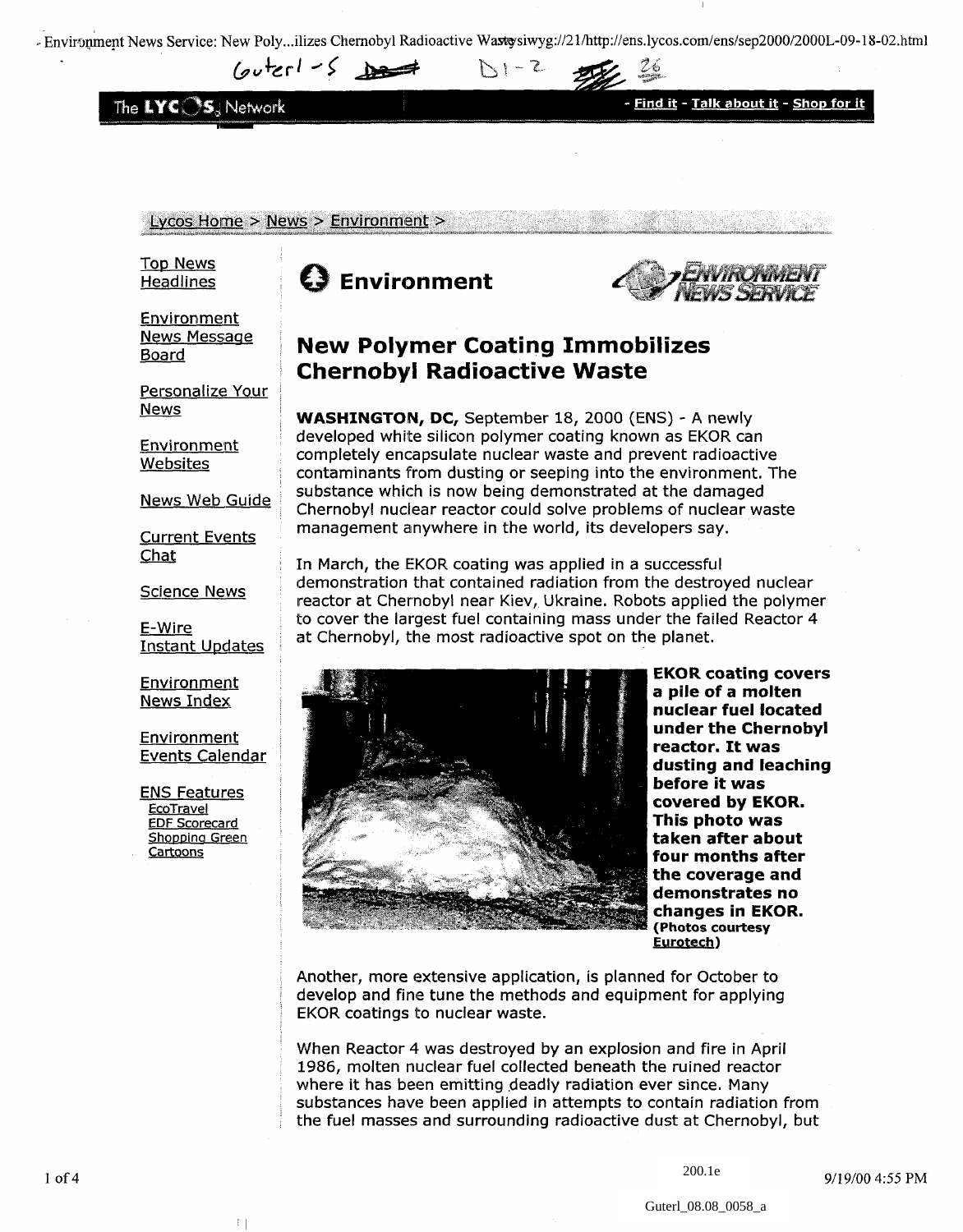all have disintegrated within three or four months from the effects of the radiation.

The ruined reactor and the nuclear fuel masses on the ground floor below are not really protected by the concrete structure that now partially covers the mess. Rainwater enters the building and carries the radioactivity into the soil and groundwater. Birds fly through and become contaminated.

International donors have collected millions of dollars to build a new concrete structure over the reactor, but construction has not yet begun.

EKOR was certified for use by the Ukrainian government in August after an initial application of the composite at Reactor 4 proved that EKOR is radiation resistant, does not degrade even after long term exposure to radiation, and can withstand extreme physical, chemical and biological assaults on its structural integrity.

The substance was developed by Russian scientists at the Kurchatov Institute in Moscow. Some of these scientists went to Chernobyl shortly after the explosion and realized that a way of containing the deadly radiation must be found. The Institute covered the costs of research and development of the polymer.

Kurchatov Institute scientists also developed advanced robots to. apply the EKOR coating in the dangerous working conditions under the failed Reactor 4 where humans would suffer the lethal effects of the radiation.

#### Don **Hahnfeldt is president of Eurotech**

Once created in the laboratory, the rights to produce and market EKOR were acquired by Eurotech, a publicly traded international technology holding and marketing company based in Washington, DC. Eurotech provided the funds to take the polymer from the



laboratory stage to testing and demonstration in the field.

Eurotech president Don Hahnfeldt estimates the total development cost of EKOR to date is approximately \$3 million.

Eurotech is currently working with NuSil Technology in Santa Barbara, California to test and prepare EKOR for commercial production in North America where hundreds of nuclear waste sites are emitting radiation.

EKOR is non-toxic, highly fire and heat resistant and can be applied wherever the radioactive material is located, on all surfaces, wet, dry, clean or dirty, according to Peter Gulko, a major shareholder and former director and president of Eurotech. Originally from Kiev himself, Gulko provides liaison between Eurotech and its affiliates in Russia and Ukraine,

To prevent radioactive waste and contaminants from spreading, the ideal encapsulating material must not degrade or decay over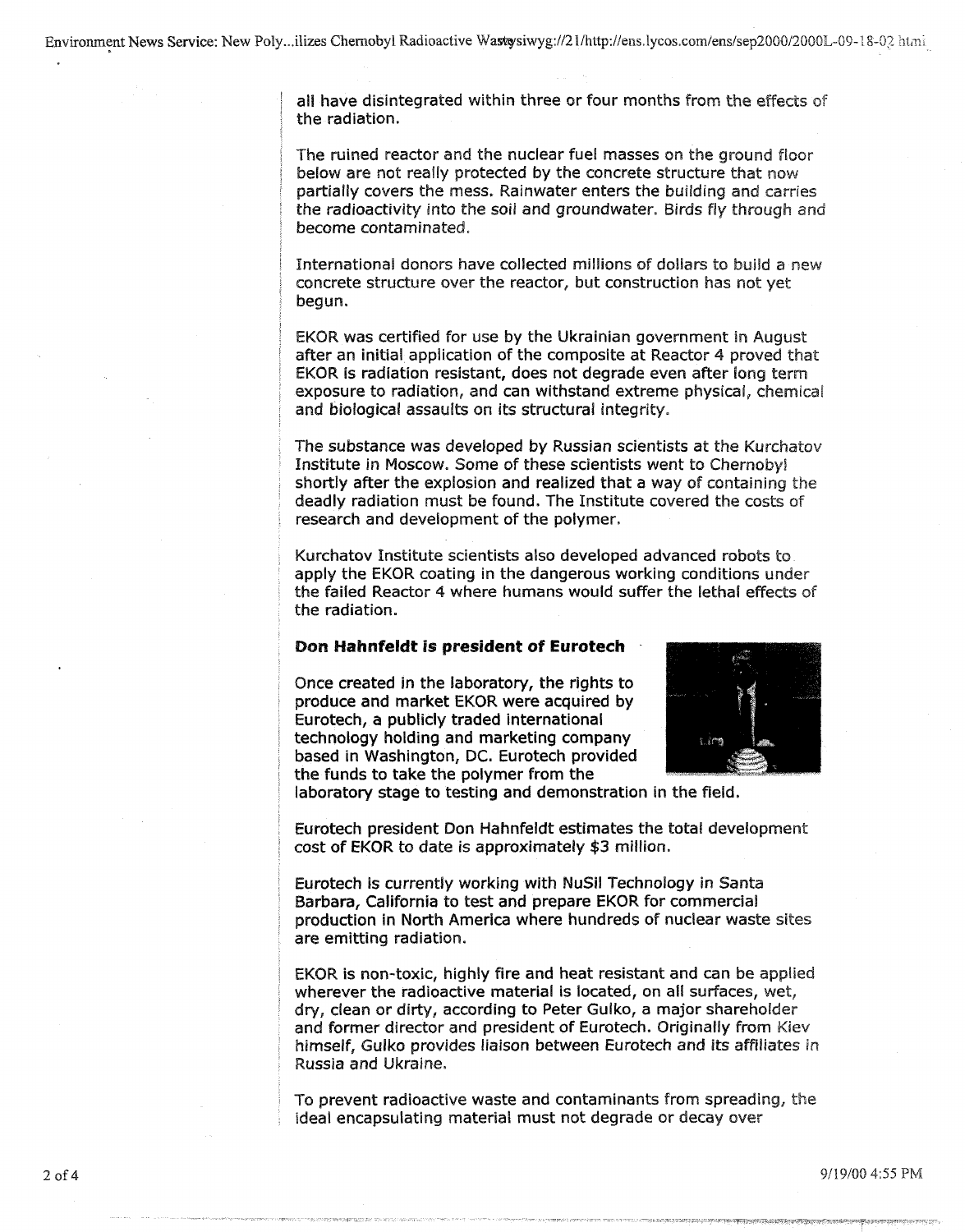centuries of prolonged exposure to radiation and environmental corrosion.



#### **Closeup of EKOR coating in Chernobyl reactor 4**

Once applied, the material must form an impervious barrier to water and prevent contaminated materials from leaching into the environment. The substance must be nonflammable and non-toxic, causing no

harmful effects to the environment. After exposure to radiation, the material must be disposable as environmentally safe non-radioactive waste if necessary. Gulko says EKOR meets all these criteria.

Recent fires near the Hanford Nuclear Reservation in Washington State, the Los Alamos National Laboratory in New Mexico and at the Idaho National Engineering and Environmental Laboratory illustrate the potential for future nuclear accidents.

At power plants across the United States and in other countries, thousands of tons of spent nuclear fuel are waiting for safe disposal. Radioactive wastes left from Cold War plutonium production for nuclear weapons at Department of Energy facilities across the United States, at the Mayak nuclear complex in Russia, and elsewhere around the world. All of these materials are emitting radiation.

**An underground scaling machine removes loose rock from walls and ceilings in the WIPP underground to create a storage area for transuranic waste.** (Photo **courtesy WIPP)**

Only one facility in the world, the Waste Isolation Pilot Plant (WIPP) in the state of New Mexico, USA, is an operating geological repository designed for



permanent disposal of long lived radioactive wastes. It accepts transuranic, but not high-level nuclear wastes for storage in salt caverns half a mile below the surface of the Earth.

Scientific evaluation of Yucca Mountain, Nevada for the permanent disposal of high-level nuclear waste has found that even in this arid environment, water might come in contact with the containers in which the waste would be held, eventually eroding the containers and allowing radioactivity to escape.